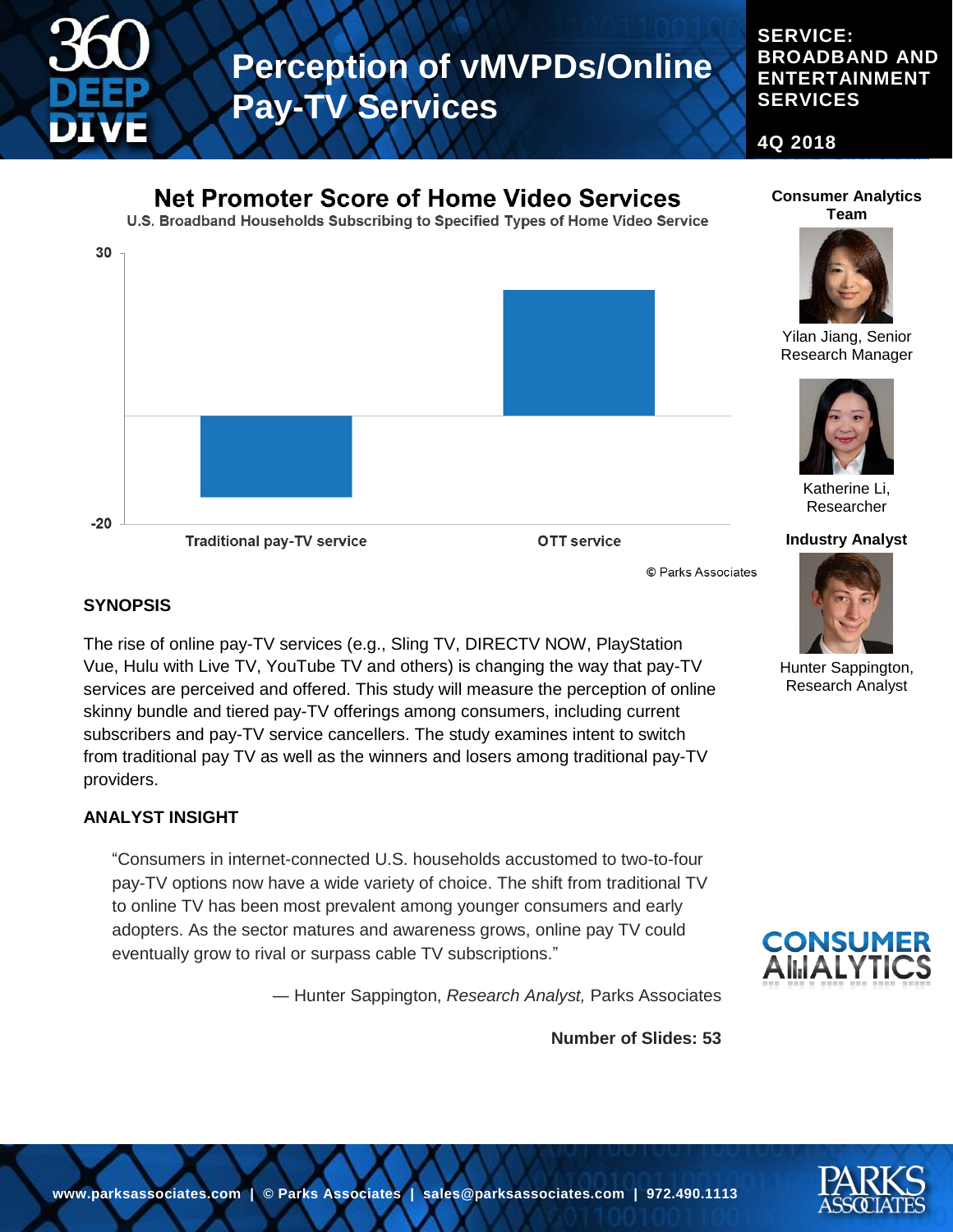

# **Perception of vMVPDs/Online Pay-TV Services**

### **SERVICE: BROADBAND AND ENTERTAINMENT SERVICES**

**4Q 2018**

# **CONTENTS**

#### **Executive Summary**

- Industry Insight
- Key Findings and Market Impact

### **Pay-TV Penetration and Growth Rates**

- Pay-TV Service Subscriptions (2011-2018)
- Online Pay-TV Service Adoption
- vMVPD Service Subscription (2016-2018)
- Changes Made to Pay-TV Service over the Past 12 Months (Q1/18)

#### **Demographic Breakdown: Traditional Pay-TV vs. Online Pay-TV Households**

- Age Breakdown of Online vs. Traditional Pay-TV HHs (Q1/18)
- Household Income Breakdown of Online vs. Traditional Pay-TV HHs (Q1/18)
- Children at Home by Online vs. Traditional Pay-TV HHs (Q1/18)
- Education Level Breakdown of Online vs. Traditional Pay-TV HHs (Q1/18)
- Language Spoken by Online vs. Traditional Pay-TV HHs (Q1/18)
- Technology Adoption Breakdown of Online vs. Traditional Pay-TV HHs (Q1/18)
- Most Commonly Used Connected CE Device by Pay-TV HHs (Q1/18)
- Video Consumption on Specific Device
- Consumer Attitude (Q1/18)
- Premium Movie Channels as Part of Pay-TV Service (Q1/18)
- Regular Live Channel Users (Q1/18)

### **Online Pay-TV Purchasing Intentions**

• Likelihood of Subscribing for Online Pay-TV Service Over the Next 12 Months (Q1/18)

- Online Pay-TV Intenders vs. Subscribers by Demographics (Q1/18)
- Reasons for Interest in Online Pay-TV Service (Q1/18)
- Consequence of Subscribing to Online Pay-TV Service (Q1/18)
- Intention to Replace Traditional Pay-TV Service with Online Pay-TV Service by Current Provider (Q1/18)

#### **Online Pay-TV Perceptions and Satisfaction Ratings**

- Overall Online Pay-TV Service Quality (Q1/18)
- Satisfaction with Online Pay-TV Service (Q1/18)
- Online Pay-TV Service Quality by Top 5 Services (Q1/18)
- Online Pay-TV Service Quality by Service, Contd. (Q1/18)
- Net Promoter Score: Online Pay-TV Services (Q1/18)
- Net Promoter Score of Home Video Services (Q1/18)
- NPS of Online Pay-TV Service Among Those Who are Not Satisfied (Q1/18)

#### **Online Pay-TV Churn, Cancellation, and Consumer Loyalty**

- Likelihood of Cancelling Online Pay-TV for a More Expensive Option (Q1/18)
- Likelihood of Cancelling Online Pay-TV Service by NPS Groups (Q1/18)
- Video Services: Annual Cancellations as % of Current Subscriber Base (Q1/18)
- Video Services: Least Want to Give Up (Q1/18)

#### **Appendix**